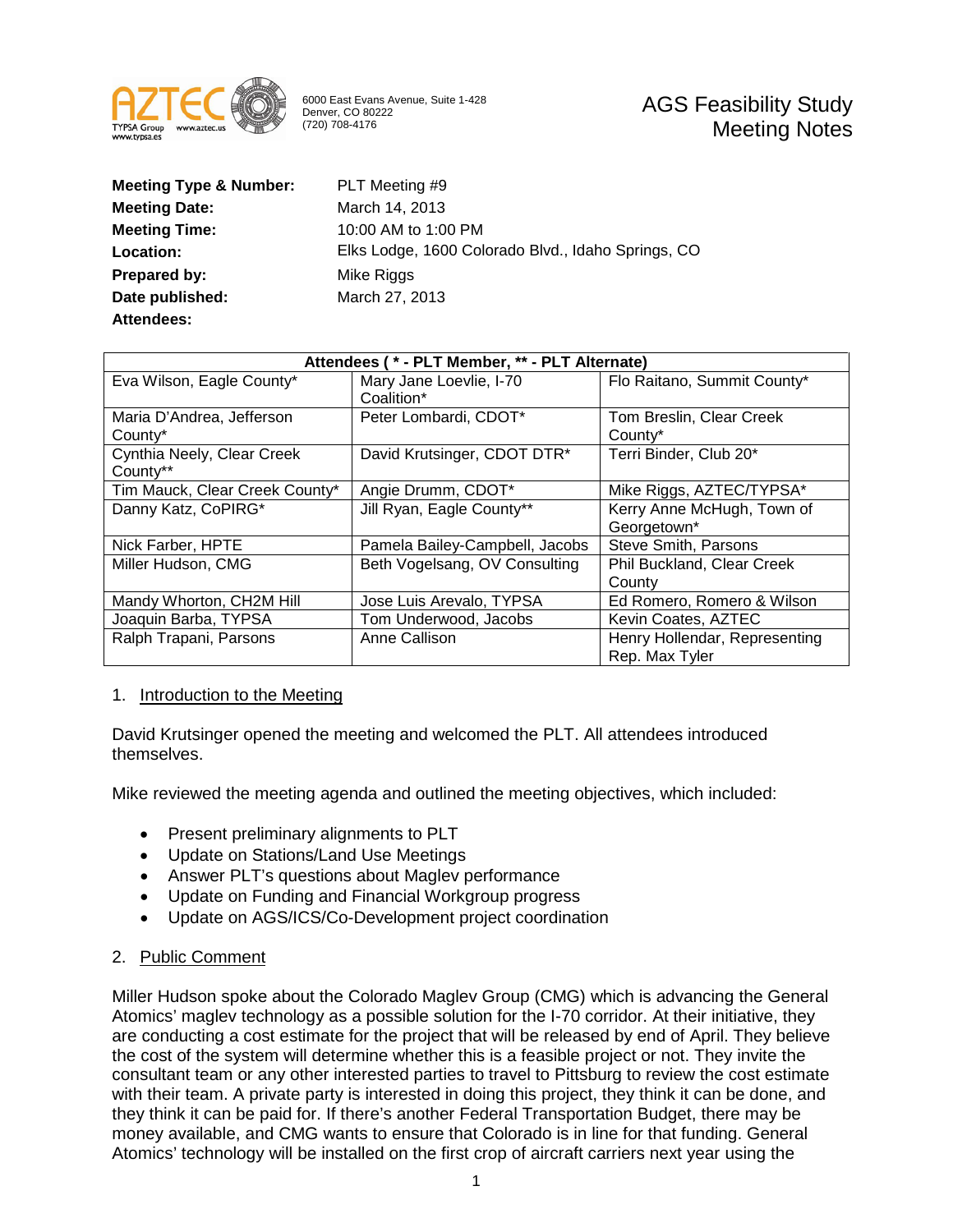same motor used in FTAs urban maglev study. It will be a replacement for steam catapult systems on aircraft carriers..

# 3. Preliminary Alignments

Mike Riggs explained the current alignment design effort. Four alignments are being developed:

- Wholly inside I-70 right of way alignment (except to get to stations outside right of way) this alignment is suited for low speed maglev such as American Maglev.
- Greenfield alignment for high speed steel wheel on rail this is suited for technologies such as Talgo.
- Greenfield alignment for high speed maglev this is suited for technologies such as Transrapid.
- Hybrid alignment that combines alignment within I-70 right of way with improvements to make it faster by removing substandard curves and leaving highway in places to shorten distance between stations.

Mike pointed out that these are preliminary alignments that have yet to be optimized for station location. All stations except for Golden (Suburban West per ICS) and Eagle County Regional Airport (ECRA) are still being considered. These two stations are givens as they are at beginning or end of alignment.

Environmental impact review on these alignments still needs to be conducted.

Mike Riggs, Jose Luis Arevalo and Joaquin Barba presented the alignments.

# **Greenfield Alignment for High-Speed Rail**

From Golden to ECRA, there is about 101 miles of double tracks. The alignment needs to be flat and straight, with a maximum 2.3% grade to allow for acceleration of trains. There is almost 65 miles of tunnels in this alternative, and one tunnel is 19.2 miles long.

These original alignments will change as details are examined during the process.

TYPSA has its own software to model how a train behaves in each alignment. At a 3% grade, the train could not accelerate so the 2.3% grade is used (similar to the grade in the EJMT).

As with most high speed rail alignments in a mountainous area, alignment will consist of tunnels linked by bridges. This is especially true through Clear Creek Canyon.

The majority of the initial alignment is not at grade. The first nine miles of the alignment is mostly in a tunnel.

The design speed is 150 mph, which means the train can reach this speed after accelerating away from stations. It takes about 2 miles to accelerate or decelerate from this speed. The average speed from Golden to ECRA will be 85 mph.

Station dwell time was considered to be 4 minutes.

220 mph in this corridor would be close to impossible.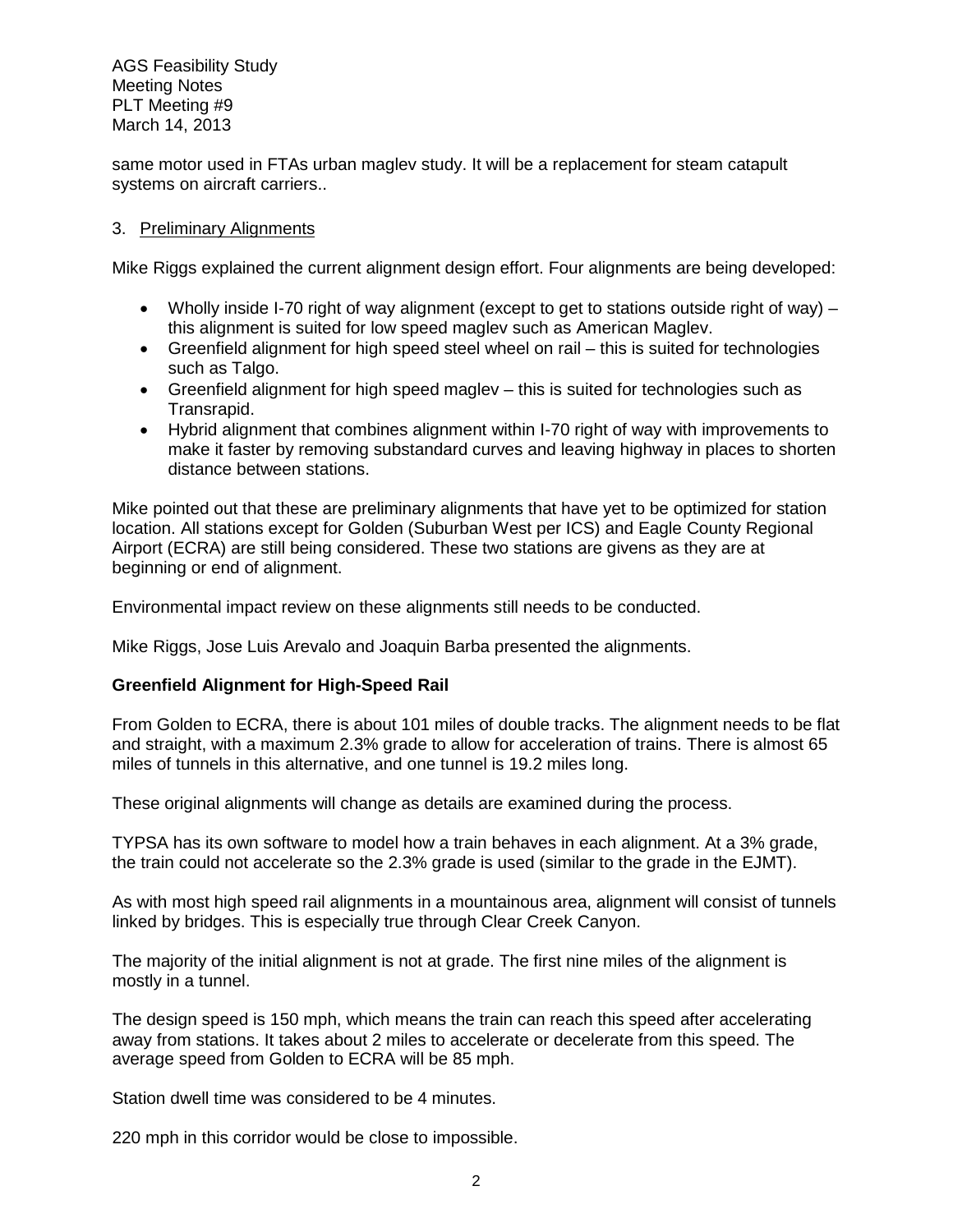A station was placed in Georgetown for the speed profile model considered. Heading west out of Georgetown, a 19.2 mile long tunnel takes the train under the continental divide towards Silverthorne.

A station has also been considered at Silverthorne. A spur has also been added to Breckenridge. It is not possible to go from Breckenridge to Vail due to grade issues along Vail Pass. The HSR alignment from Silverthorne to Vail is a straight line bypassing Copper Mountain.

Within Vail Valley, alignment follows I-70 and is lower speed design (100 mph). The alignment can serve either Vail or Avon or both.

PLT Questions:

Q: Would you be able to tunnel under buildings? A: It depends on the depth of the tunnel but it is feasible to tunnel under structures.

Q: In Golden, where's the station located, where does it connect, does it go through the Town of Golden? A: The Town is thinking about several station locations. There will not be a station in downtown Golden. A location for the Golden station has not been determined; there are three or four ideas that are still "on-the-table" depending on the alignment. The primary locations are at the junction of the interstates, either at the Home Depot location or the Colorado Mills location. These are the two main sites at the moment. None are located within the City of Lakewood.

Q: Does this alignment daylight at the stations? A: You can do anything regarding daylight and station locations. There are very good examples of underground stations that can be built. If an underground station has to be developed, there can be daylight integrated into the station design. An HSR station should never be developed underground in a cavern. Subways in which the station is too deep, people avoid using them.

# **Greenfield Alignment for High-Speed Maglev**

A new model must be created for this technology, because TYPSA's model is based on steel wheels on steel track, accounting for friction and other externalities.

A 7% grade capability was used. High-speed maglev can adapt much better to the I-70 corridor. There are about half the tunnels in this case, than in the previous case.

In many cases, this alignment runs parallel to I-70.

Shallow tunnels are risky, and can be more expensive that deep tunnels, sometimes. For the experts, shallow tunnels are any depth less than 300 feet.

This alignment could have a third and fourth bore for the Twin Tunnels.

One of the longest tunnels is located near Georgetown.

An alignment that can serve Keystone, Breckenridge and Copper Mountain has been developed. Traversing between Keystone and Frisco would be very difficult to do, but the alignment might be manipulated to support its development.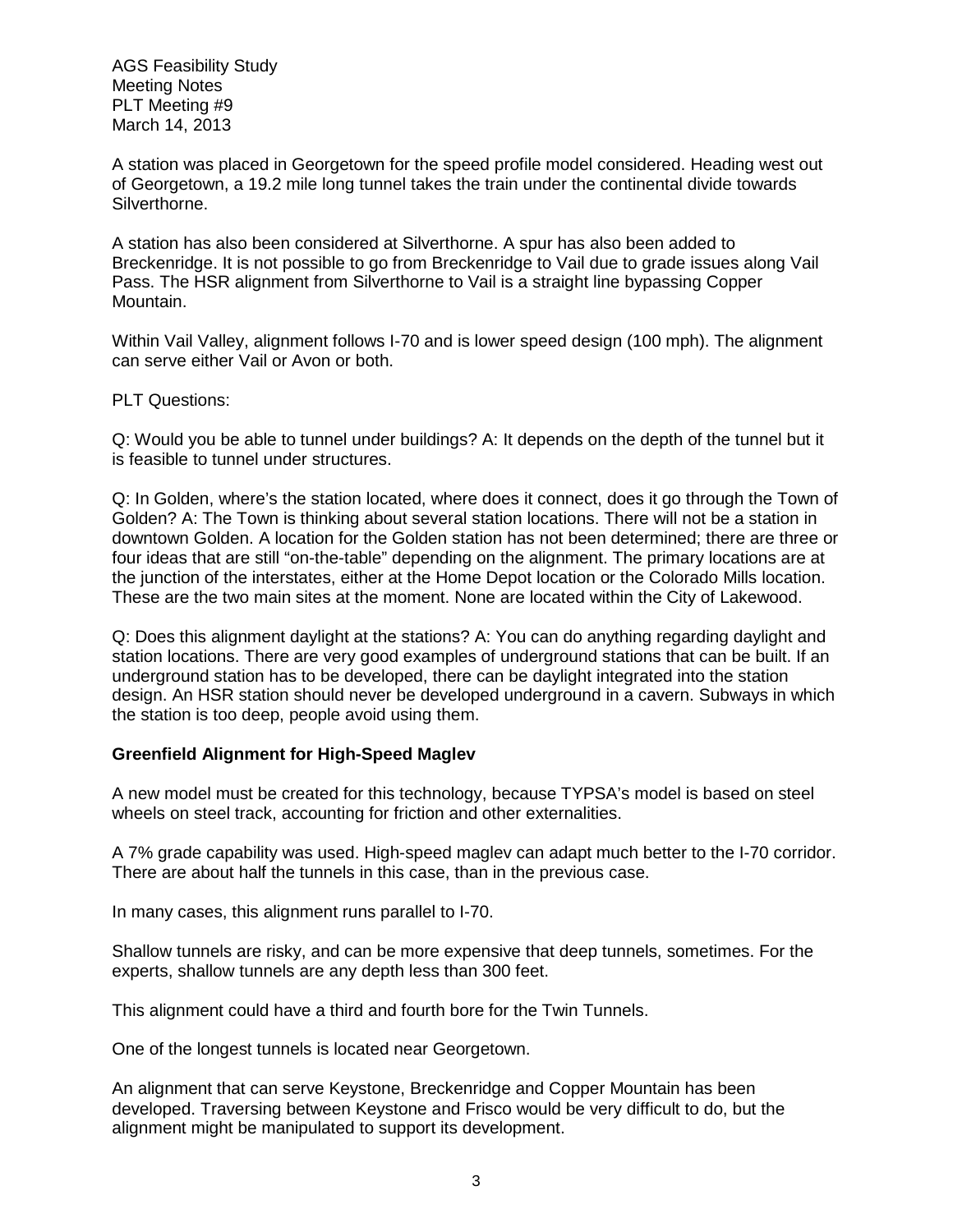Whatever high-speed rail can do, maglev can do it as well. This alignment is about 20 miles longer than the high-speed rail alternative, but it hits many more potential station sites.

For both high-speed rail and maglev, the lines are elevated to reduce at grade alignments to increase speed and safety.

PLT Questions:

Q: What's the difference between acceleration and deceleration on maglev as opposed to highspeed rail? A: The Germans did a comparison between their HSR system and maglev. In HSR it took 13 miles, or 6m 20s, to build up to top speed, for maglev the time is 1m 30s to reach 185 mph.

For curvature, the comfort of the user is the limitation to the speeds that can be handled.

## **Medium Speed Maglev in I-70 ROW**

Stays in ROW, 1.5 miles of tunnels, 116.8 miles from Golden to Eagle County Regional Airport. Top speed is 120 mph but will be limited because of curves.

This alignment has the shortest amount of tunnels, and it basically runs along the median or on one side of I-70 or the other.

## **Medium Speed Hybrid Alignments**

Has 3 alternatives to allow serving potential station sites.

This alignment pretty much follows the I-70 ROW alignment with a few optimizations.

Design speed for these alignments is 100 mph, and in some cases 120 mph.

Eagle County Regional Airport is creating a master plan at the moment to account for a possible high-speed transit system endpoint.

PLT Questions:

Q: Is it correct to assume that the only technology that works along the alignment is the low speed maglev? A: No, the high-speed maglev can be run on low-speed alignment, it would just be a waste of speed.

Q: Does low-speed take more area than high-speed maglev? A: No, they take the same amount of space as one another.

Q: Is there a difference in cost between high-speed and low-speed maglev and high-speed rail? A: Yes, there's a difference. With HSR, energy consumption increases exponentially with speed. For maglev, that's not necessarily the case. In Spain it took 3 years to increase speed by 12 mph because of the increase in energy consumption.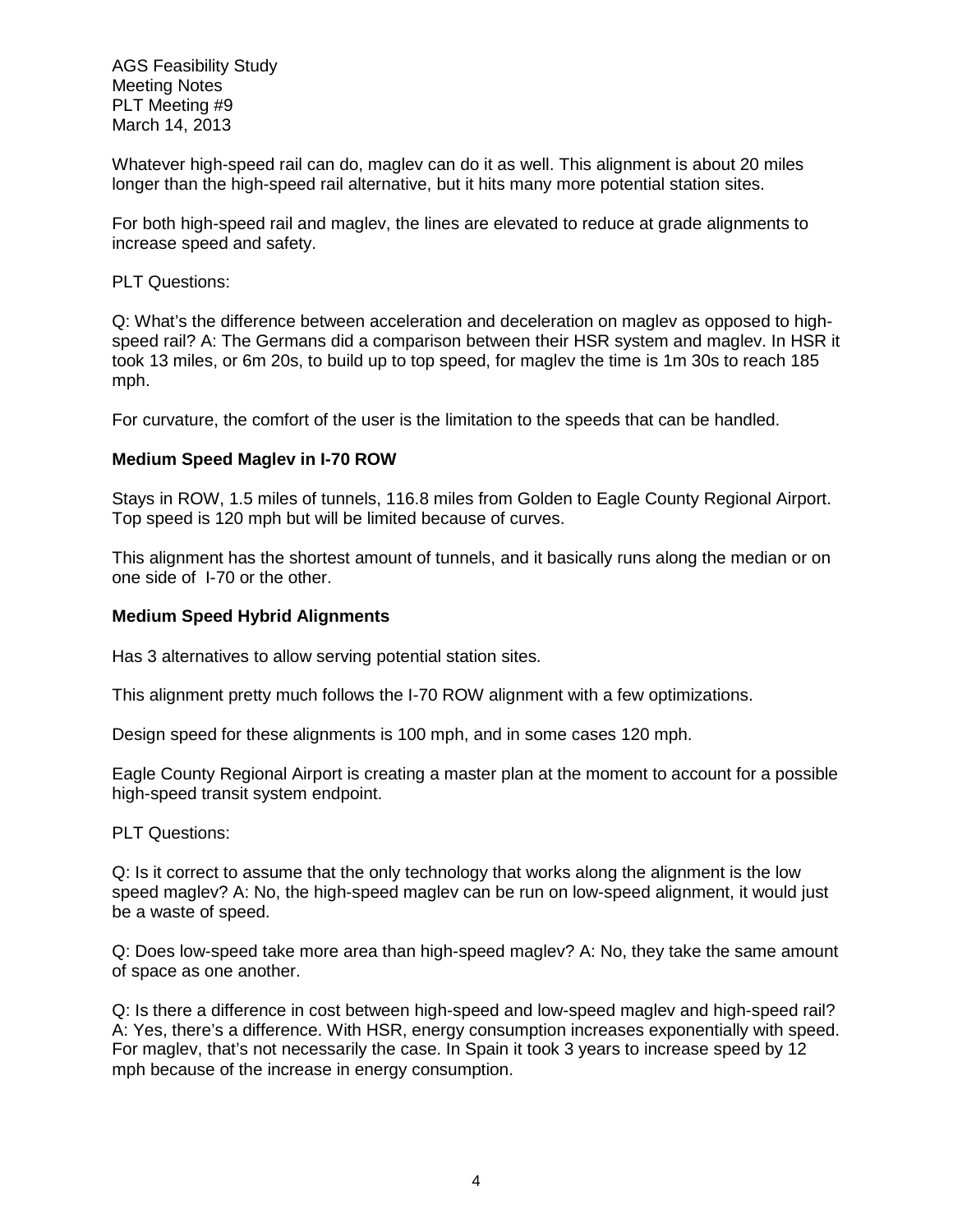# **Alignment Design Next Steps**

- Refine alignments based on feedback from technical committee.
- Develop speed profiles
- Environmental screening using PEIS data
- Finalize alignments (mid-April)
- Cost estimating
- Ridership modeling

## 4. Station/Land Use Meetings

Beth Vogelsang made presentation. The four counties are each having a workshop on station and land use. At these workshops, the concept is to run through alignment in that county, and possible stations locations are put in as they relate to these alignments.

Beth has been presenting the transit distribution network, environmental criteria, and developability options to the counties.

Two concept stations have been created, to represent different footprint sizes of possible stations. Larger transit interfaces will be needed in larger cities and towns, so there will need to be more land used for specific stations.

Beth stated that at this stage in the study we are looking at sites that are over 3 acres. At the county level, discussion needs to look at allowing for more acreage so that there can be development around the station locations. At this point in the study, the team is just trying to find sites that can accommodate station requirements.

## 5. Maglev Performance

Mike Riggs introduced Kevin Coates, who has been hired by AZTEC as a Maglev Specialist. At the last PLT meeting, a variety of questions were raised about maglev, so this portion of the presentation is a response to provide answers for those questions.

Kevin provided some basic maglev facts. He pointed out that various maglev systems are in different stages of development from conceptual to mature, deployed systems. He also said that the majority of maglev experience is outside US due to support from other governments for development. He then gave a brief history of maglev development.

Kevin then made presentation to answer the following questions:

## **Q1: What assurance or proof do we have that a maglev system can operate on the grades in the I-70 corridor?**

Transrapid provided data on the ability of their system to climb grades. Kevin had Dr. John Harding, Retired FRA Chief Maglev Scientist verify the data. Kevin also presented a chart for the Japanese superconducting maglev showing its superior acceleration capability.

Kevin showed a short video of a low speed maglev in Japan climbing significant grades.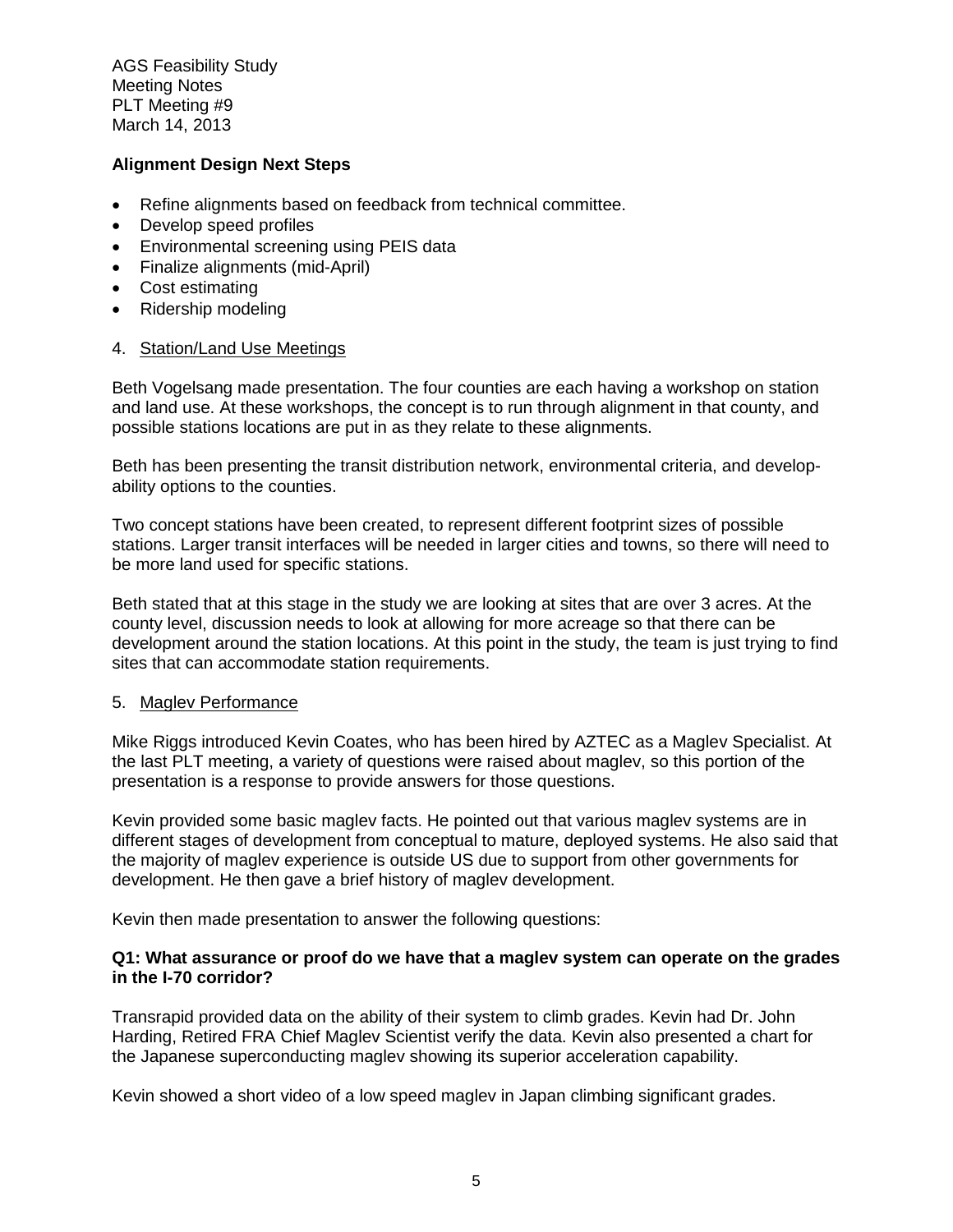## **Q2: Does snow and ice impact maglev operation?**

Kevin showed a video of a maglev operation with snow on the track that clearly showed the maglev blowing off the snow with no problem. He also provided information on how ice can be accommodated by maglev.

## **Q3: Will large changes in temperature affect maglev operations (i.e. guideway expansion and contraction)?**

Testing in Japan and Germany have shown that maglev can operate in very cold and very hot conditions without any issues. For Transrapid, individual beams are separated allowing for expansion, contraction and adjustment of vertical and horizontal position.

## **Q4: Is there conclusive evidence of maintenance being lower for maglev than conventional steel-wheel-on-steel rail and can we quantify the costs on a per mile basis?**

Kevin presented information showing that maintenance costs for maglev are much lower than conventional HSR, especially when HSR speeds increase. He shared emails from the operators of the Shanghai maglev that stated that in the last ten years, only two weeks of maintenance has been required.

Quantifying costs on a per mile basis is problematic as it will vary due to power needs related to speed. But Kevin indicated that operations and maintenance costs are half to 2/3 of costs for conventional HSR.

# **Q5: What are pros/cons of so called smart track-dumb vehicles and dumb track-smart vehicles and what are implications regarding weight, grades, speed, need for overhead catenary, etc.?**

Kevin explained that since maglev systems are actually long electric motors, a more accurate way would be to describe these systems as "vehicle as rotor and tracks as stator" and "vehicle as stator and track as rotor".

Problem with "vehicle as stator and track as rotor", which is dumb track-smart vehicle, is that higher speeds require larger stators, increasing vehicle weight to the point where it is impractical to use.

"Vehicle as rotor and tracks as stator" systems are smart track-dumb car. It allows for higher speeds by keeping vehicle weight constant. This allows active guidance magnets to be used to control dynamic stability. It also allows use of onboard non-contact linear generators which eliminates frequent failure rate and high maintenance costs associated with power delivery costs.

## **Q6: What are the steps needed to be able to receive some level of safety certification for a maglev system, how long will it take and who will lead?**

Kevin explained that when a Transrapid Maglev was proposed in Florida, FRA undertook to develop a rule of particular applicability governing the safety of that system and a significant amount of work was completed before the project was terminated.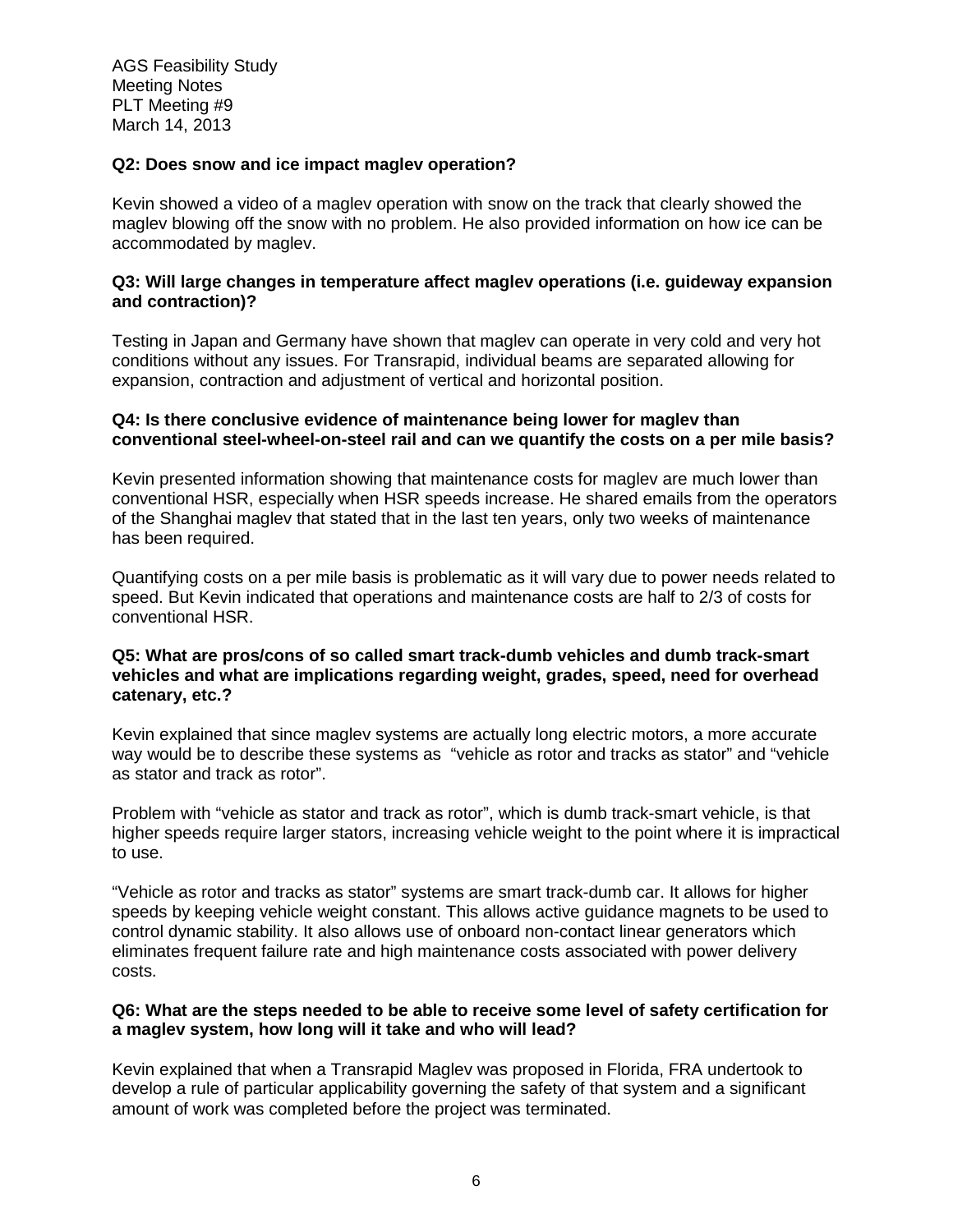Kevin also suggested that because FRA lacks any maglev scientists, FRA could hire new experts from abroad or accept a foreign governments certifications for passenger service.

# **PLT Questions:**

Q: What kind of sidewind can this technology handle? A: The Germans have tested and approved 80 mph sidewinds. This information is provided in the documentation Kevin has.

Q: Is the Chinese system really a reverse engineering of the German system? A: The Germans advised the Chinese on the construction of the guideway. The Chinese chose to design their own guideways, even though the Germans provided the switches. The Chinese dig their columns for the high-speed maglev 70 meters deep sometimes.

Q: Do you think the Chinese are looking to turn this into an export style international business? A: There may be that incentive later down the road, even on this project, there may be a Chinese representative who helps. The maglev community is frustrated with the Chinese who have not released their knowledge and information on this technology.

## 6. Funding/Financing Workgroup

Pamela Bailey-Campbell of Jacobs provided an update.

Information is synchronized with the ICS Team, so that both the studies aren't conducting the same studies twice. Based on preliminary conversations, it will be important to finish work on task force and funding information including feedback from ridership studies being conducted and refined according to alignment configurations.

Key question to be answered by workgroup is what constitutes financial feasibility?

If this project is going to be put in place, funding sources will need to be sufficient enough to pay to fund the projects over time.

Farebox should be sufficient to cover operations and maintenance costs, this is the assumption today.

There are construction costs and total project costs. Construction costs are verifiable in the \$30- \$40 million range. Total project cost is about 1.8x that value for ROW acquisition, engineering, and environmental compliance issues. These are things that increase the cost of development. Total project costs are likely to be \$100 million/mile for all technologies. Building high-speed rail in the US is more expensive than anywhere else in the world, more than China and Germany.

Mike indicated that the AGS team is thoroughly examining all of the cost information that's been provided by the technology providers to make sure that it's reasonable. The providers say what they believe each mile of installation to cost, but there are outside factors that accumulate and create additional needs for more funds per mile of development.

Mike also stated that what we don't want to do is lowball the cost estimates. It makes all of us look bad when it comes down to it.

David Krutsinger pointed out two issues to deal with: The big cost benefit, what are the benefits from spin off revenues. Can the system provide enough economic benefit to the corridor and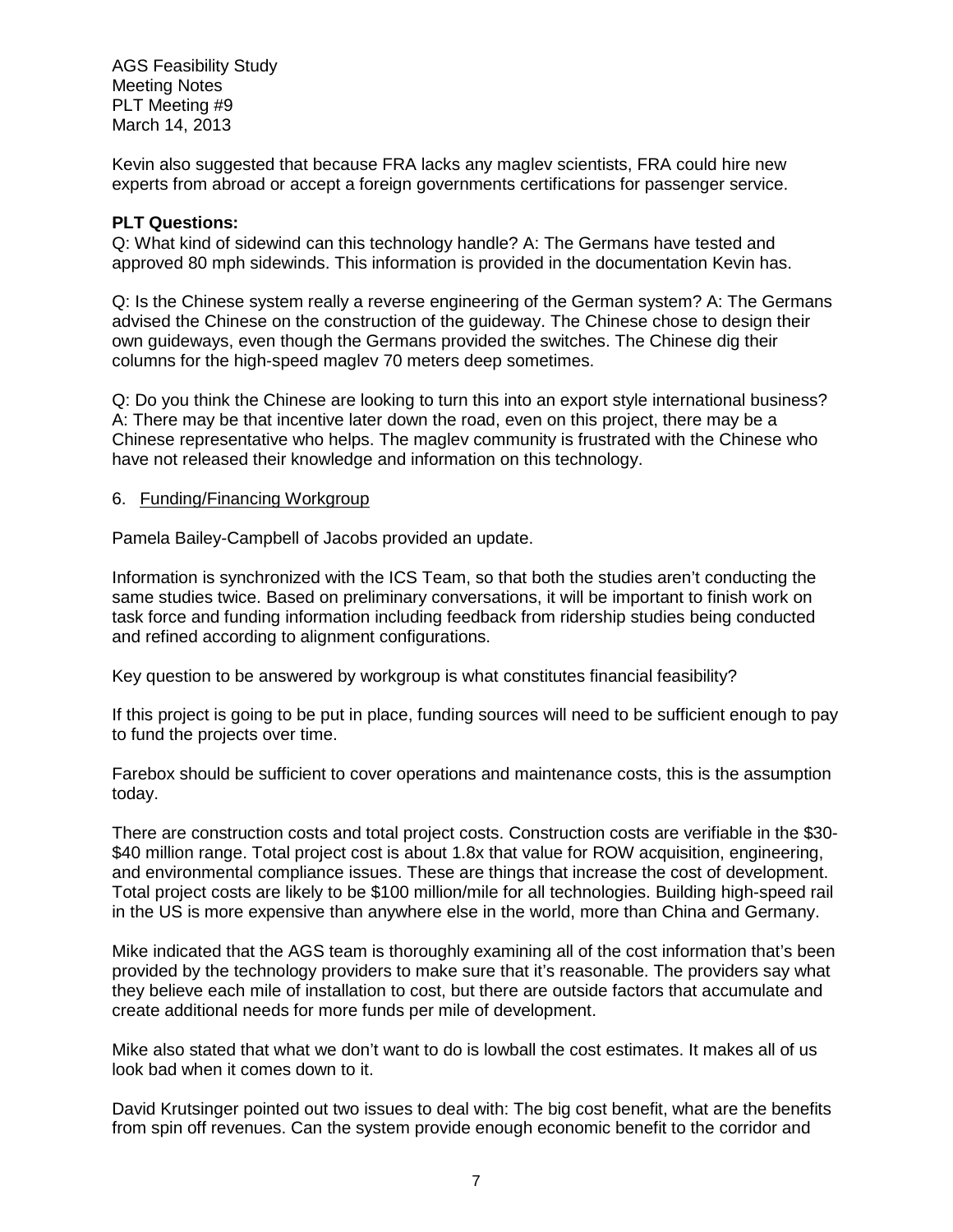state? And, what revenue do you have to pay back the loan you've taken out? Can the mortgage on the system be paid?

CDOT - DTR is still trying to figure out how to pay for the mortgage portion of the project first. A lot of the monetary issues at this point in time have less to do with financing, and more to do with revenue streams.

The PLT was asked what kind of interaction or information does the PLT need to know they're accomplishing at Funding and Financing Workgroup meetings? The PLT responded that they would like to be invited into funding and financing conversations, so that they can tell their constituents what is going on with these monetary issues. The PLT wants a roster for who's in the group, and a list for when meetings are held, and if a PLT member wants to sit in on the meetings, they should be able to do so with ease. When the meetings happen, Mike Riggs will send out an e-mail to the PLT to inform members, and offer the opportunity to address the previous two bullets.

Funding or implementation for the AGS is needed by 2025, which means funding needs to be established by 2018.

Connection to DIA is important, because funding may not be available for the AGS unless there's a multi-modal connection to DIA.

## **PLT Questions:**

Q: Are you doing the cost for the whole system (Golden - Eagle County Airport)? A: We're doing cost by segment, because our minimum operating segment is somewhere west of metro area to somewhere west of Continental Divide, then a cost from there to ECRA.

Q: What governance ownership model is assumed at this point? A: There is none. At the end of the day the infrastructure is owned by the public sector, has been assumed. It's owned, but not necessarily operated by a governmental entity. If we're going to have a fund that deals largely with tax dollars, then someone will have to ensure that the spending is appropriate through proper oversight.

Q: What's a reasonable assumption for federal funding? A: The F&F folks are just assuming that the federal government can provide anywhere between 0% - 50% of the funding.

Q: What kind of federal funding source, who are you competing against? What other CDOT or state transit projects is AGS competing against? A: New Starts funding for FTA for whole country in 2013 is \$1.9 billion. Trying to get 25% of the CO HSR funds, will take a large portion of funds away from other transit projects around the country.

Q: Is ICS doing financial study as well? A: AGS has to deal with this issue in a different manner, because at the end of this study a conclusion must be met, ICS only has to conduct a study. ICS provides a range of revenue options, costs, and phasing plans. AGS needs to say yes the system is technologically and financially feasible by 2025 or it is not.

Q: An election to increase revenue to AGS, and other entities increasing revenue for their projects, where's the viability for this project to receive 'yes' votes on funding? Is this a good idea? A: Part of the reason why we're having this discussion is to figure this out. Should the State wait to propose a sales tax increase to fund multiple transportation projects? This issue